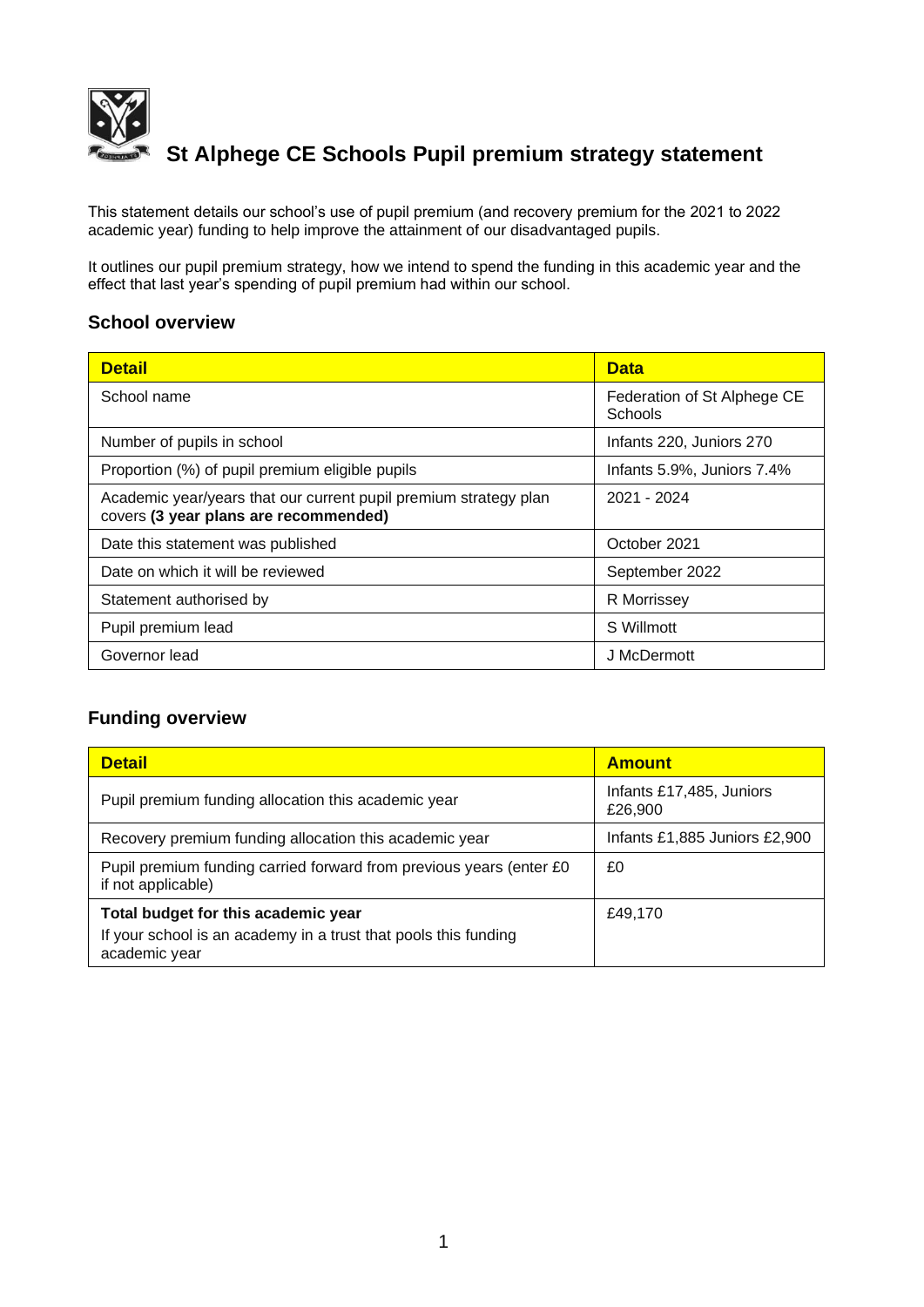## **Part A: Pupil premium strategy plan**

## **Statement of intent**

#### **Context:**

When considering the use of additional funds such as pupil premium and recovery premium it is important to think of context. The Federation of St Alphege CE Schools (since 2010) comprises of two schools: St Alphege Church of England Infant and Nursery School and St Alphege Church of England Junior School. Both schools share an Executive Head teacher and governing body. The Executive Head was appointed in 2017, and in the first 4 years of the Headteachers' appointment, a number of challenges have been faced and addressed. One of these has been ensuring a clear strategy for addressing the needs of disadvantaged children. This was highlighted as a next step in the inspection of the Junior School a few weeks into the new head teacher's tenure:

*'Leaders develop a more precise system for measuring the impact of pupil premium funding on outcomes for disadvantaged pupils.'* (HMI June 2017)

A new Deputy head teacher (across both schools) took up post in April 2021. The two schools are Voluntary Aided with a central Solihull town catchment. A new lead, the Assistant head teacher, was assigned for pupil premium and disadvantage in October 2021.

We are aware to quote Dylan Wiliam (2014) that everything works somewhere, and nothing works everywhere, which is why in education, the right question is, "Under what conditions does this work?" We are looking to be '*research sensitive*' schools but are determined to do this by critically and rigorously examining the evidence educational research provides. We will then apply our professional expertise and professional judgement along with our comprehensive knowledge of our children and school settings.

This strategy is part of our whole school culture and ethos best summed up by our inclusive Christian School Vision of *Jesus said 'Let the children come to me, and do not stop them, because the Kingdom of Heaven belongs to such as these.' Matthew 19 v 14.*

This strategy should then be read in conjunction with our **Learning Improvement Plan (2021 – 23) and Equality objectives (2021).**

#### **Principles:**

- We believe high quality teaching is the most important '*active ingredient'* of our strategy. We therefore will also prioritise professional learning to support this *'active ingredient.'* **(\*see LIP plan key priority 1)**
- We see assessment has an important part of our inclusive, high quality teaching. Assessment will also inform decisions as well as classroom practice.
- A culture of high expectations for all children (\***see LIP plan key priority 5**) is also critical to the success of our strategy.
- We will ensure that our climate for teaching and learning is underpinned by a language for learning policy. **(\*see LIP plan key priority 5)**
- We will ensure that children's needs rather than labels will drive our strategy.
- We will set ambitious targets of 100% for improvement areas.
- We recognise that prior attainment should never be a determinate or *'anchor for future attainment.'*
- We will view implementation of our strategy as a process rather than an event.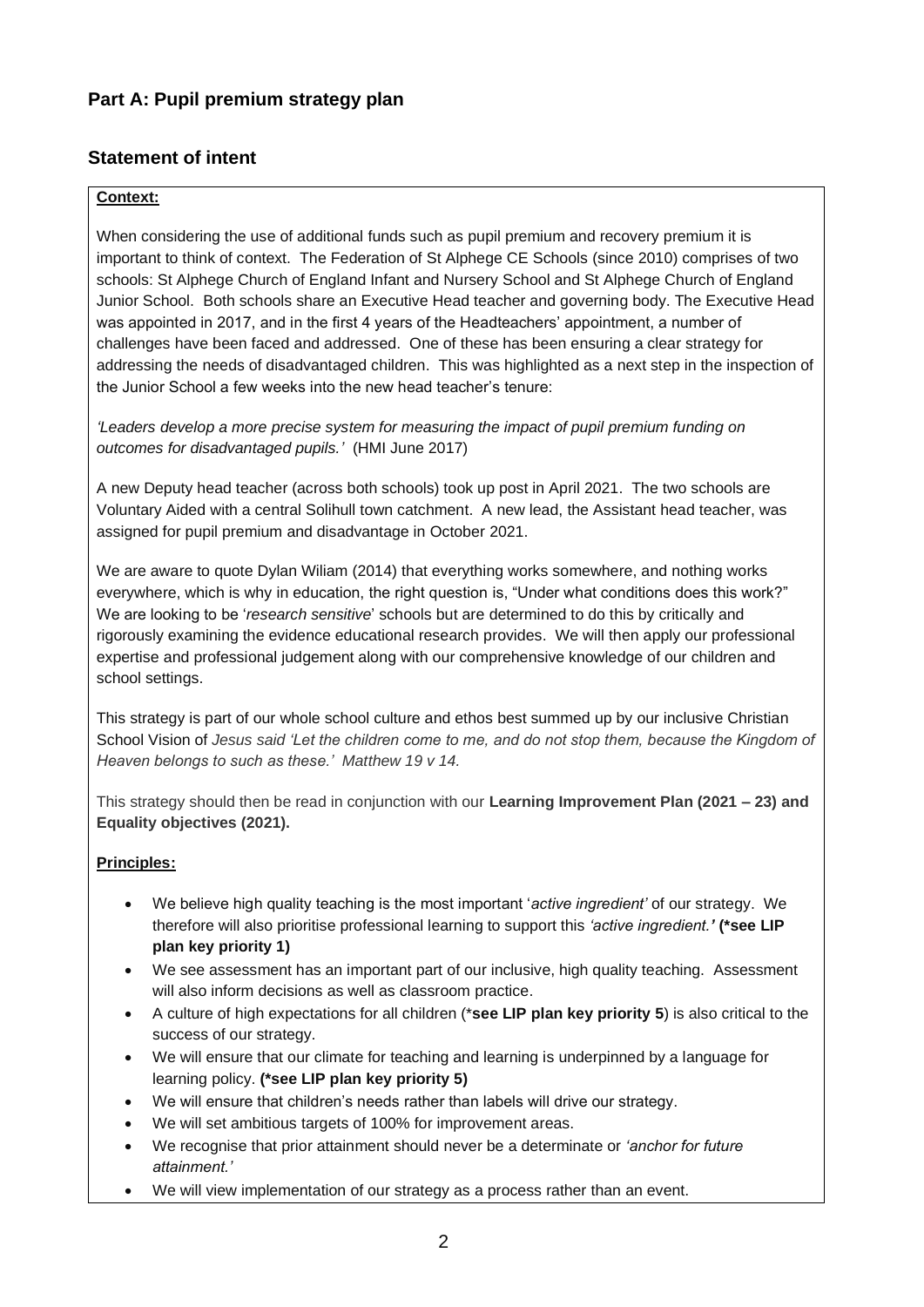- We recognise that strong pastoral care is an important '*active ingredient*' in addressing educational disadvantage.
- We understand that thorough evaluation is fundamental to the success of the strategy.
- We recognise that not all children who receive free school meals will be socially disadvantaged and we also recognise that not all children that are disadvantaged have free school meals.
- We will allocate Pupil Premium funding to support any child the school has identified as being socially disadvantaged and should be making better progress. However, throughout the year, all disadvantaged pupils will benefit from the funding.

#### **References:**

In drawing up this document we have drawn upon learning from:

Key drivers of the disadvantage gap. Literature review. Education in England: Annual Report 2018. <https://epi.org.uk/wp-content/uploads/2018/07/EPI-Annual-Report-2018-Lit-review.pdf>

Ethos Enhancing Outcomes. Exploring 20 School Leadership Issues. The Church of England Foundation for Educational Leadership.

Macfarlane R (2021) Obstetrics for Schools. A guide to eliminating failure and ensuring the safe delivery of all learners. Carmarthen: Crown House Publishing Ltd.

Leadership, Pedagogy and Theology. Exploring 20 School Leadership Issues. The Church of England Foundation for Educational Leadership

Rowland M (2021) Addressing Educational Disadvantage in Schools and Colleges. The Essex Way. John Catt Educational Ltd.

Rowland M (2015) An Updated Practical Guide to The Pupil Premium. John Catt Educational Ltd.

<https://educationendowmentfoundation.org.uk/guidance-for-teachers/using-pupil-premium>

[https://educationendowmentfoundation.org.uk/public/files/Publications/Implementation/EEF\\_Implementat](https://educationendowmentfoundation.org.uk/public/files/Publications/Implementation/EEF_Implementation_Guidance_Report_2019.pdf) [ion\\_Guidance\\_Report\\_2019.pdf](https://educationendowmentfoundation.org.uk/public/files/Publications/Implementation/EEF_Implementation_Guidance_Report_2019.pdf)

## **Challenges**

This details the key challenges to achievement that we have identified among our disadvantaged pupils.

| <b>Challenge</b><br>number | <b>Detail of challenge</b>                               |
|----------------------------|----------------------------------------------------------|
|                            | Gaps in learning arising from missed teaching            |
|                            | Mental and emotional wellbeing                           |
|                            | Lack of cultural capital opportunities                   |
|                            | Low language skills – word acquisition and comprehension |
|                            | Attendance and punctuality issues                        |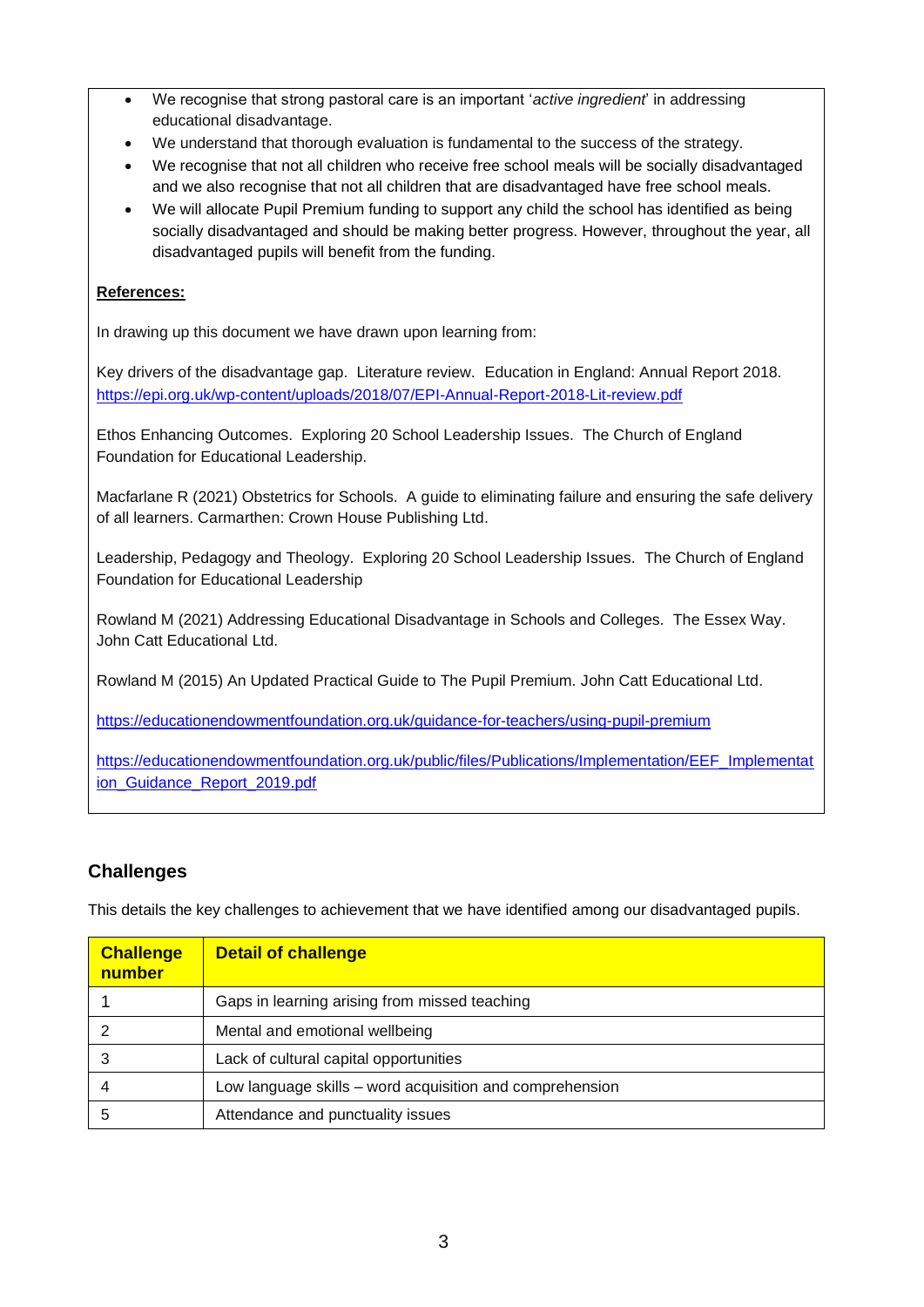#### **Intended outcomes**

This explains the outcomes we are aiming for **by the end of our current strategy plan**, and how we will measure whether they have been achieved.

| <b>Intended outcome</b>                                                                                                                                         | <b>Success criteria</b>                                                                                                                                                              |
|-----------------------------------------------------------------------------------------------------------------------------------------------------------------|--------------------------------------------------------------------------------------------------------------------------------------------------------------------------------------|
| Children whose learning is impacted by socio<br>economic disadvantage will attain as well as their<br>in school peers.                                          | Data will show attainment in line with peers in<br>school.                                                                                                                           |
| There will be a culture of children showing that<br>they are resilient in the face of difficulties. (*see<br>LIP key priority 4)                                | Evidence (learning walks, pupil / staff interviews,<br>and book looks) will provide a persuasive<br>argument that pupils can self-regulate and have<br>good behaviours for learning. |
| An ambitious longer term vision for all pupils (in<br>particular those identified as vulnerable) is shared<br>and implemented by all. (*see LIP key priority 5) | There is an evident and strong ethos of every<br>child is expected to (is enabled to) achieve their<br>potential.                                                                    |

#### **Activity in this academic year**

This details how we intend to spend our pupil premium (and recovery premium funding) **this academic year** to address the challenges listed above.

#### **Teaching (for example, CPD, recruitment and retention)**

#### Budgeted cost: £ 3,000 **(linked to training budget and LIP)**

| <b>Activity</b>                                                                 | <b>Evidence that supports this approach</b>                                                                                                                                                                                                                                                                                                                                                                            | <b>Challenge</b><br>number(s)<br>addressed |
|---------------------------------------------------------------------------------|------------------------------------------------------------------------------------------------------------------------------------------------------------------------------------------------------------------------------------------------------------------------------------------------------------------------------------------------------------------------------------------------------------------------|--------------------------------------------|
| Evidence informed<br>professional<br>learning (*see also<br>LIP Key priority 1) | We know that high quality teaching has the biggest<br>impact on pupil outcomes. But we recognise that it is<br>more nuanced than this and professional learning on<br>addressing identified needs is key. For example,<br>approaches such as evidenced informed feedback can<br>have a big impact $(+6$ mths)<br>https://educationendowmentfoundation.org.uk/education-<br>evidence/teaching-learning-toolkit/feedback | 1, 2 and 4                                 |

## **Targeted academic support (for example, tutoring, one-to-one support structured interventions)**

Budgeted cost: £26,170

| <b>Activity</b> | <b>Evidence that supports this approach</b>                                                                     | <b>Challenge</b><br>number(s)<br>addressed |
|-----------------|-----------------------------------------------------------------------------------------------------------------|--------------------------------------------|
| 1: 1 Tutoring   | https://educationendowmentfoundation.org.uk/education-<br>evidence/teaching-learning-toolkit/one-to-one-tuition | 1, 2 and 4                                 |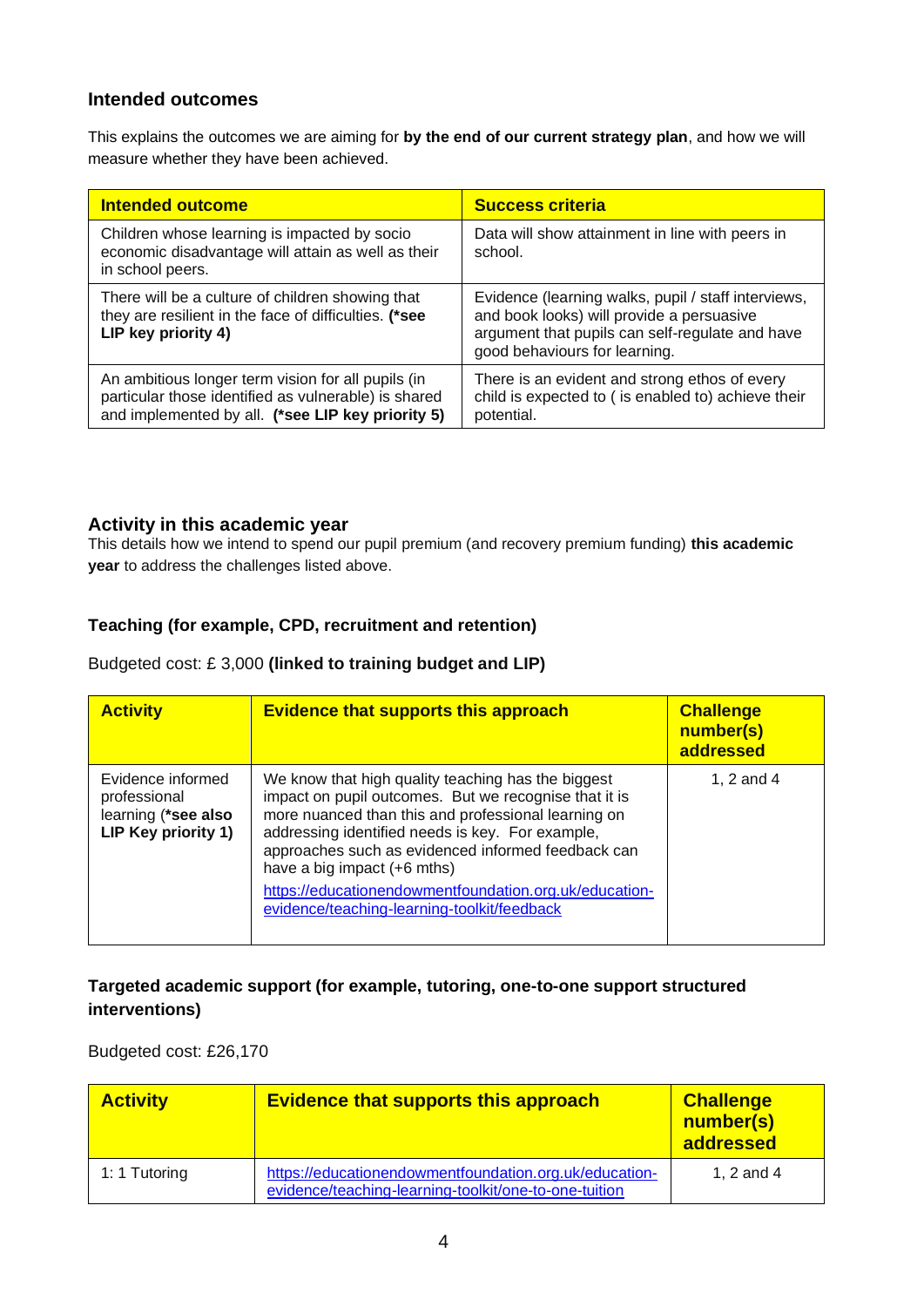|                                                | Supports the view that appropriately targeted and<br>implemented this activity can on average be very<br>effective at improving pupil outcomes. (+5 mths)                                                                                                                                                                                              |            |
|------------------------------------------------|--------------------------------------------------------------------------------------------------------------------------------------------------------------------------------------------------------------------------------------------------------------------------------------------------------------------------------------------------------|------------|
| Phonics – review<br>provision and<br>resources | A well delivered, structured and resourced phonics<br>programme can have a good impact on pupil outcomes<br>$(+5$ mths)<br>https://educationendowmentfoundation.org.uk/education-<br>evidence/teaching-learning-toolkit/phonics                                                                                                                        | 4          |
| Oral language<br>intervention                  | https://educationendowmentfoundation.org.uk/education-<br>evidence/teaching-learning-toolkit/oral-language-<br><i>interventions</i><br>Supports the view that appropriately targeted,<br>implemented and matched to a child's current stage of<br>development this activity can on average be very<br>effective at improving pupil outcomes (+ 6 mths) | 1, 2 and 4 |
| Reading<br>comprehension                       | https://educationendowmentfoundation.org.uk/education-<br>evidence/teaching-learning-toolkit/reading-<br>comprehension-strategies<br>Reading is key to all learning but in particular to<br>accessing the whole curriculum. An effective approach<br>to reading comprehension can have a good impact on<br>pupil outcomes (+6 mths)                    | 1, 2 and 4 |

## **Wider strategies (for example, related to attendance, behaviour, wellbeing)**

## Budgeted cost: £20,000

| <b>Activity</b>                                                                                        | <b>Evidence that supports this approach</b>                                                                                                                                                                                                                                                                                          | <b>Challenge</b><br>number(s)<br>addressed |
|--------------------------------------------------------------------------------------------------------|--------------------------------------------------------------------------------------------------------------------------------------------------------------------------------------------------------------------------------------------------------------------------------------------------------------------------------------|--------------------------------------------|
| In school Play<br>Therapist (infants)<br>and Counsellor<br>(juniors) (*see also<br>Lip key priority 4) | https://educationendowmentfoundation.org.uk/education-<br>evidence/guidance-reports/primary-sel<br>Indicates that social and emotional support can have a<br>good impact upon pupil outcomes(4+mths).                                                                                                                                | 2 and $5$                                  |
| $Enrichment -$<br>supporting of trips,<br>clubs and music<br>lessons                                   | The home learning environment play a key role in the<br>development of skills that determine school attainment.<br>Children impacted by socio economic disadvantage are<br>less likely to experience a rich home learning<br>environment.<br>https://epi.org.uk/wp-content/uploads/2018/07/EPI-<br>Annual-Report-2018-Lit-review.pdf | 3                                          |

# **Total budgeted cost: £**49,170